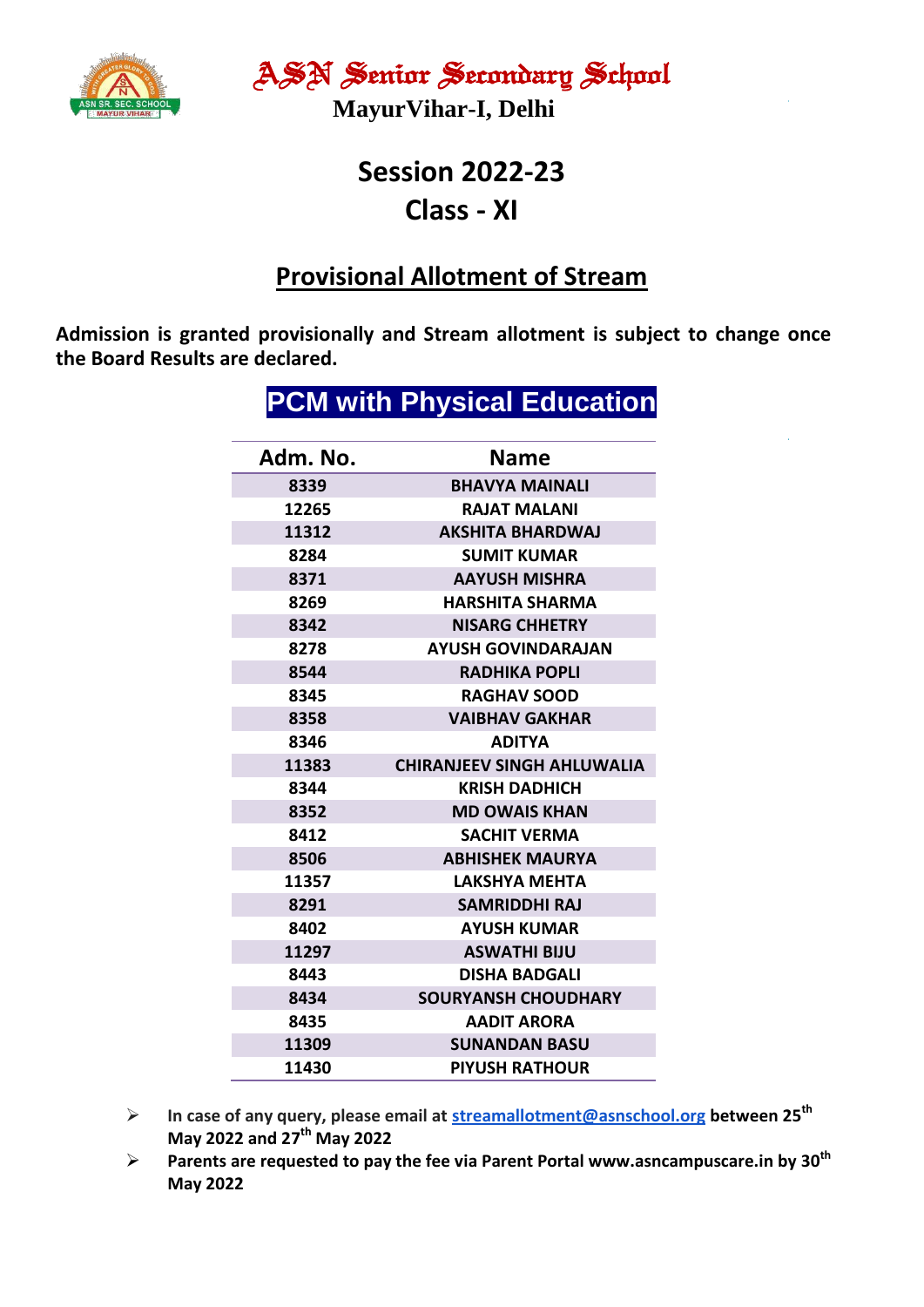

ASN Senior Secondary School **MayurVihar-I, Delhi**

# **Session 2022-23 Class - XI**

### **Provisional Allotment of Stream**

**Admission is granted provisionally and Stream allotment is subject to change once the Board Results are declared.**

### **PCB with Physical Education / Mathematics (041) / Psychology**

| Adm. No. | <b>Name</b>               |  |  |  |
|----------|---------------------------|--|--|--|
| 8462     | <b>DHURUV</b>             |  |  |  |
| 8452     | <b>SHIVIKA YADAV</b>      |  |  |  |
| 8317     | <b>PAAWNI SATI</b>        |  |  |  |
| 8309     | <b>SUDHANSHU KUNDALIA</b> |  |  |  |
| 8301     | AARUSHI SINGH             |  |  |  |
| 8394     | <b>MOHD ABU OMAMA</b>     |  |  |  |
| 8413     | <b>ARUNIMA SRIVASTAVA</b> |  |  |  |
| 10402    | <b>ARCHANA</b>            |  |  |  |
| 8274     | <b>ANUSHKA KAPOOR</b>     |  |  |  |
| 8353     | <b>SAMARTH GOSWAMI</b>    |  |  |  |
| 8254     | SAMIKSHA GUPTA            |  |  |  |
| 8307     | <b>DEEYA ROY</b>          |  |  |  |
| 11345    | YASHI PANDEY              |  |  |  |
| 11530    | <b>ANWESHA DASGUPTA</b>   |  |  |  |
| 8415     | <b>ARSHDEEP PASRICHA</b>  |  |  |  |
| 8255     | <b>HARSHIKA</b>           |  |  |  |
| 10948    | KANISHKA MEHTA            |  |  |  |
| 8256     | <b>SHWETA THAKUR</b>      |  |  |  |
| 8585     | <b>VISHAL CHAUDHARY</b>   |  |  |  |
| 10782    | <b>MAHEK SHARMA</b>       |  |  |  |
| 11012    | ARYAN MISHRA              |  |  |  |

 **In case of any query, please email at [streamallotment@asnschool.org](mailto:streamallotment@asnschool.org) between 25 th May 2022 and 27 th May 2022**

 **Parents are requested to pay the fee via Parent Portal www.asncampuscare.in by 30th May 2022**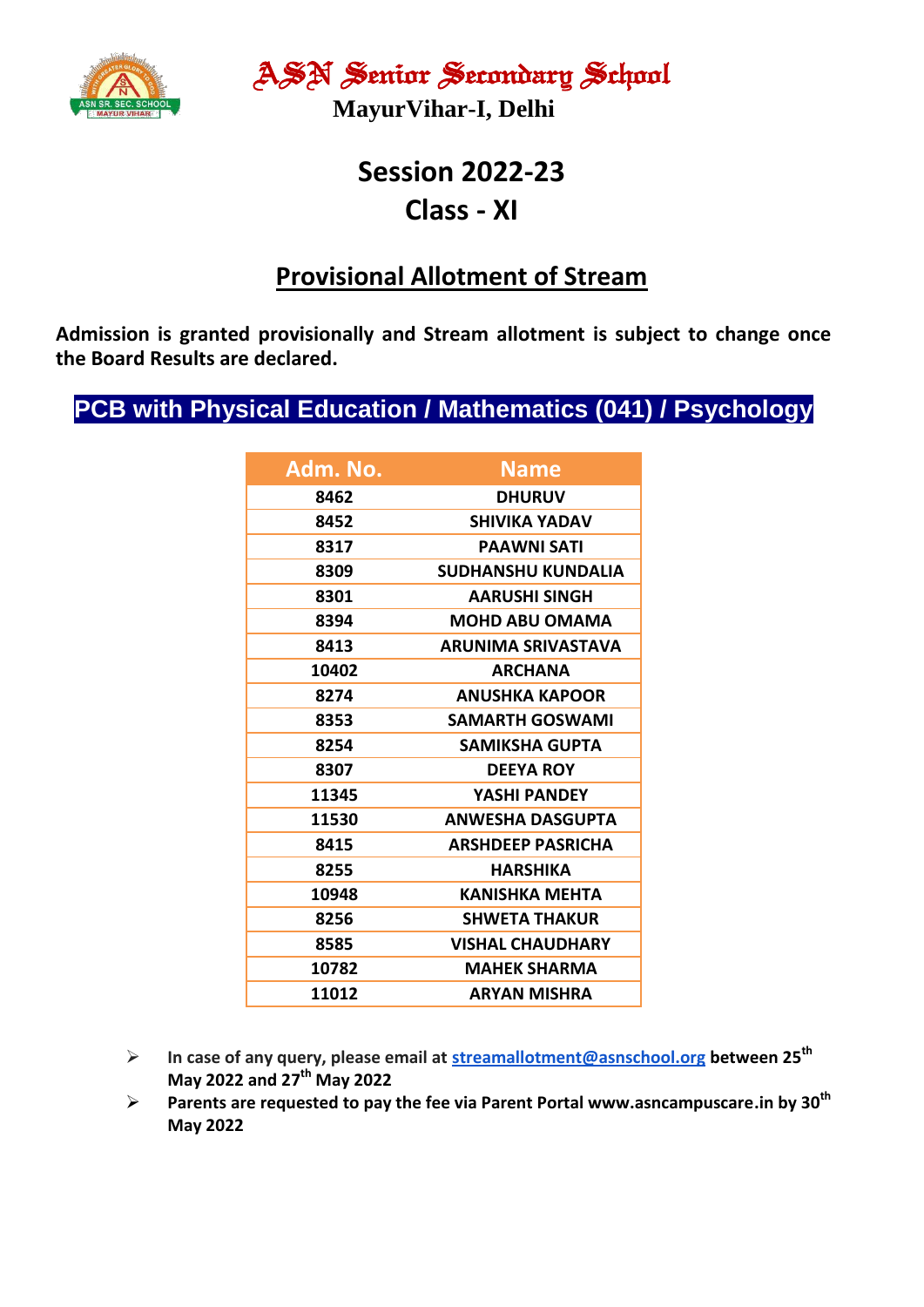

ASN Senior Secondary School **MayurVihar-I, Delhi**

# **Session 2022-23 Class - XI Provisional Allotment of Stream**

**Admission is granted provisionally and Stream allotment is subject to change once the Board Results are declared.**

| Adm. No. | <b>Name</b>             | <b>5th Subject</b>       |
|----------|-------------------------|--------------------------|
| 8264     | <b>ANANYA CHOUDHURY</b> | $\mathsf{CS}\phantom{0}$ |
| 8374     | <b>DARAS PREET KAUR</b> | $\mathsf{CS}\phantom{0}$ |
| 8337     | <b>HARSHIT JOSHI</b>    | $\mathsf{CS}\phantom{0}$ |
| 8509     | <b>MANASVI JOSHI</b>    | $\mathsf{CS}\phantom{0}$ |
| 8946     | <b>MANISHKA CHAWLA</b>  | $\overline{\text{CS}}$   |
| 8349     | <b>PRIYANSHU GOEL</b>   | $\mathsf{CS}\phantom{0}$ |
| 8277     | <b>SRIHARI PRABHA</b>   | <b>Eco</b>               |
| 8253     | <b>GAURAV BARWA</b>     | $\mathsf{CS}\phantom{0}$ |
| 11365    | <b>ISHWIN KUMAR</b>     | $\mathsf{CS}\phantom{0}$ |
| 8671     | <b>MIMANSA CHHABRA</b>  | $\mathsf{CS}\phantom{0}$ |
| 8408     | <b>SATAAKSHI TAYAL</b>  | <b>Eco</b>               |
| 8283     | <b>SRUAN RASTOGI</b>    | <b>CS</b>                |
| 11399    | <b>SUKHMANI</b>         | <b>ECO</b>               |
| 8351     | <b>BHUMIKA MIGLANI</b>  | <b>ECO</b>               |
| 11320    | <b>DHRUV AGGARWAL</b>   | $\mathsf{CS}\phantom{0}$ |
| 9995     | <b>DISHA WALYAT</b>     | $\mathsf{CS}\phantom{0}$ |
| 8289     | <b>ARYAN SATI</b>       | $\mathsf{CS}\phantom{0}$ |
| 8386     | <b>NEIL BARANWAL</b>    | $\mathsf{CS}\phantom{0}$ |
| 8363     | <b>SHOURYA SINGH</b>    | $\mathsf{CS}\phantom{0}$ |
| 8404     | <b>PARAS</b>            | $\mathsf{CS}\phantom{0}$ |
| 10995    | <b>MOULIK JINDAL</b>    | $\mathsf{CS}\phantom{0}$ |
| 10003    | <b>YUVRAJ SINGH</b>     | $\mathsf{CS}\phantom{0}$ |
| 11346    | <b>AKSHAT JAIN</b>      | $\mathsf{CS}\phantom{0}$ |
| 8270     | <b>ANIRUDH NAIR</b>     | $\mathsf{CS}\phantom{0}$ |
| 11299    | <b>EMIL GEORGE</b>      | $\mathsf{CS}\phantom{0}$ |
| 8265     | <b>ARYAN BHARDWAJ</b>   | <b>CS</b>                |

### **PCM with Computer Science / Economics**

- **In case of any query, please email at [streamallotment@asnschool.org](mailto:streamallotment@asnschool.org) between 25 th May 2022 and 27 th May 2022**
- **Parents are requested to pay the fee via Parent Portal www.asncampuscare.in by 30th May 2022**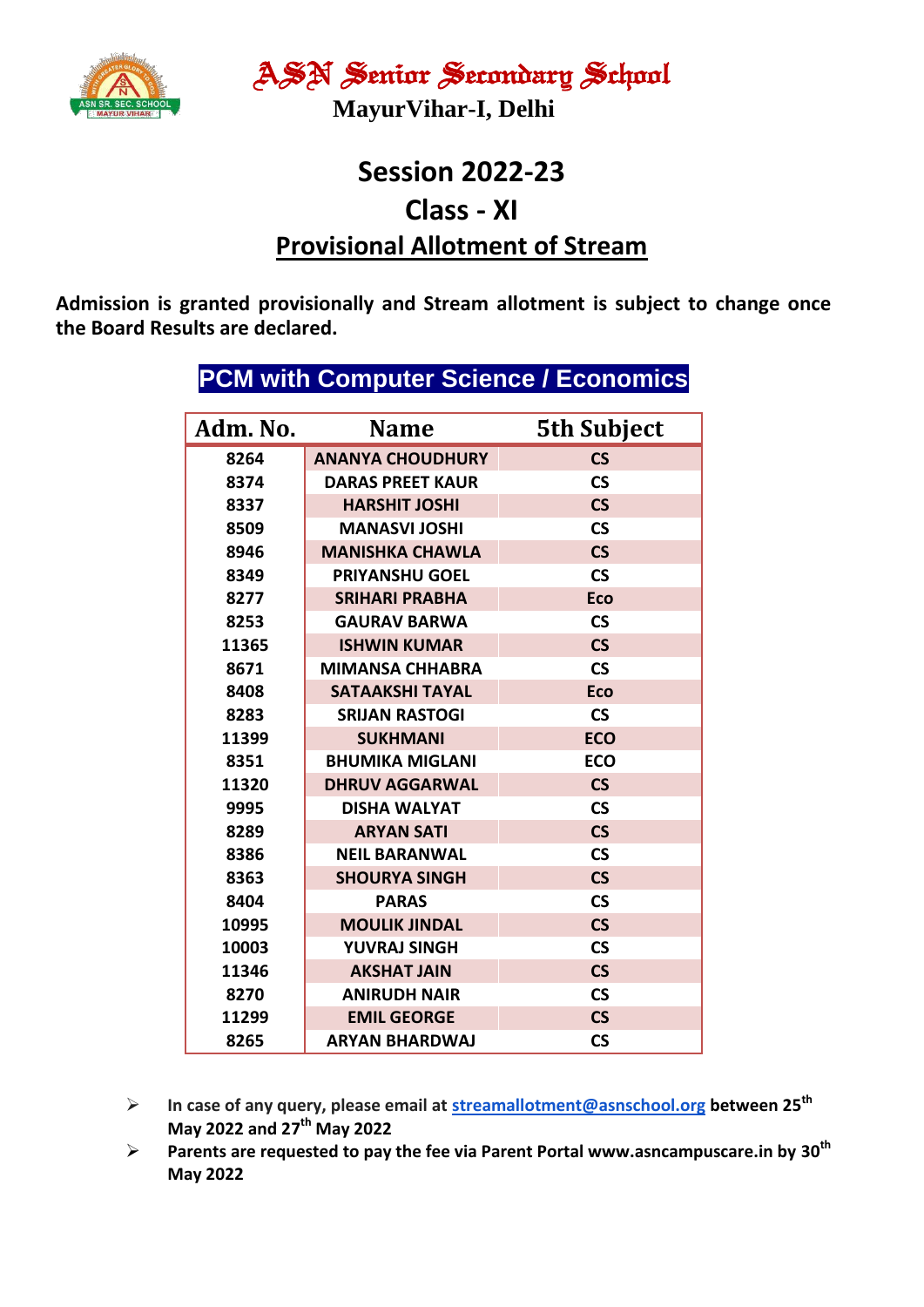

**MayurVihar-I, Delhi**

#### **Session 2022-23**

**Class - XI**

#### **Provisional Allotment of Stream**

**Admission is granted provisionally and Stream allotment is subject to change once the Board Results are declared.**

**Commerce with Mathematics (041)**

| Adm. No. | <b>Name</b>                  |  |  |
|----------|------------------------------|--|--|
| 11496    | YASH SHARMA                  |  |  |
| 8340     | <b>ANUSHKA RAJPUT</b>        |  |  |
| 8295     | <b>JAHNAVI GROVER</b>        |  |  |
| 9223     | KIRTI CHAITANYA              |  |  |
| 8421     | <b>KUSH GUPTA</b>            |  |  |
| 8420     | <b>LUV GUPTA</b>             |  |  |
| 8401     | <b>SANYAM KUMAR</b>          |  |  |
| 11473    | <b>VEDANT JASUJA</b>         |  |  |
| 8400     | <b>VINAYAK AGARWAL</b>       |  |  |
| 8330     | YASHI GUPTA                  |  |  |
| 10961    | <b>DAKSH NAUTIYAL</b>        |  |  |
| 11089    | KRITI AHUJA                  |  |  |
| 8407     | <b>MAANYA PARIHAR</b>        |  |  |
| 8312     | <b>MEHAK PARUTHI</b>         |  |  |
| 7901     | <b>OJASVI BHASIN</b>         |  |  |
| 8398     | <b>RIDHI AGGARWAL</b>        |  |  |
| 8426     | <b>FAIZAH NOOR CHOWDHURY</b> |  |  |
| 8392     | PARIDHI BHATIA               |  |  |
| 8262     | <b>SWAROOP RAJU</b>          |  |  |
| 8396     | AANYA SAPRA                  |  |  |
| 12185    | <b>SAKSHAM KHANNA</b>        |  |  |
| 8414     | <b>ANSH JINDAL</b>           |  |  |
| 11541    | <b>RITHWIK ASWAL</b>         |  |  |
| 9330     | AAYUSH AGGARWAL              |  |  |
| 10275    | <b>AADI AGGARWAL</b>         |  |  |
| 11584    | <b>DHRUV KHANEJA</b>         |  |  |
| 8600     | <b>HITANSH DHINGRA</b>       |  |  |
| 8263     | <b>KRITIKA SHARMA</b>        |  |  |
| 8449     | <b>JATIN DEDHA</b>           |  |  |
| 8390     | ANGAD SINGH KLAIR            |  |  |
| 8505     | <b>VAYU CHAUDHARY</b>        |  |  |

- **In case of any query, please email at [streamallotment@asnschool.org](mailto:streamallotment@asnschool.org) between th May 2022 and 27 th May 2022**
- **Parents are requested to pay the fee via Parent Portal www.asncampuscare.in by th May 2022**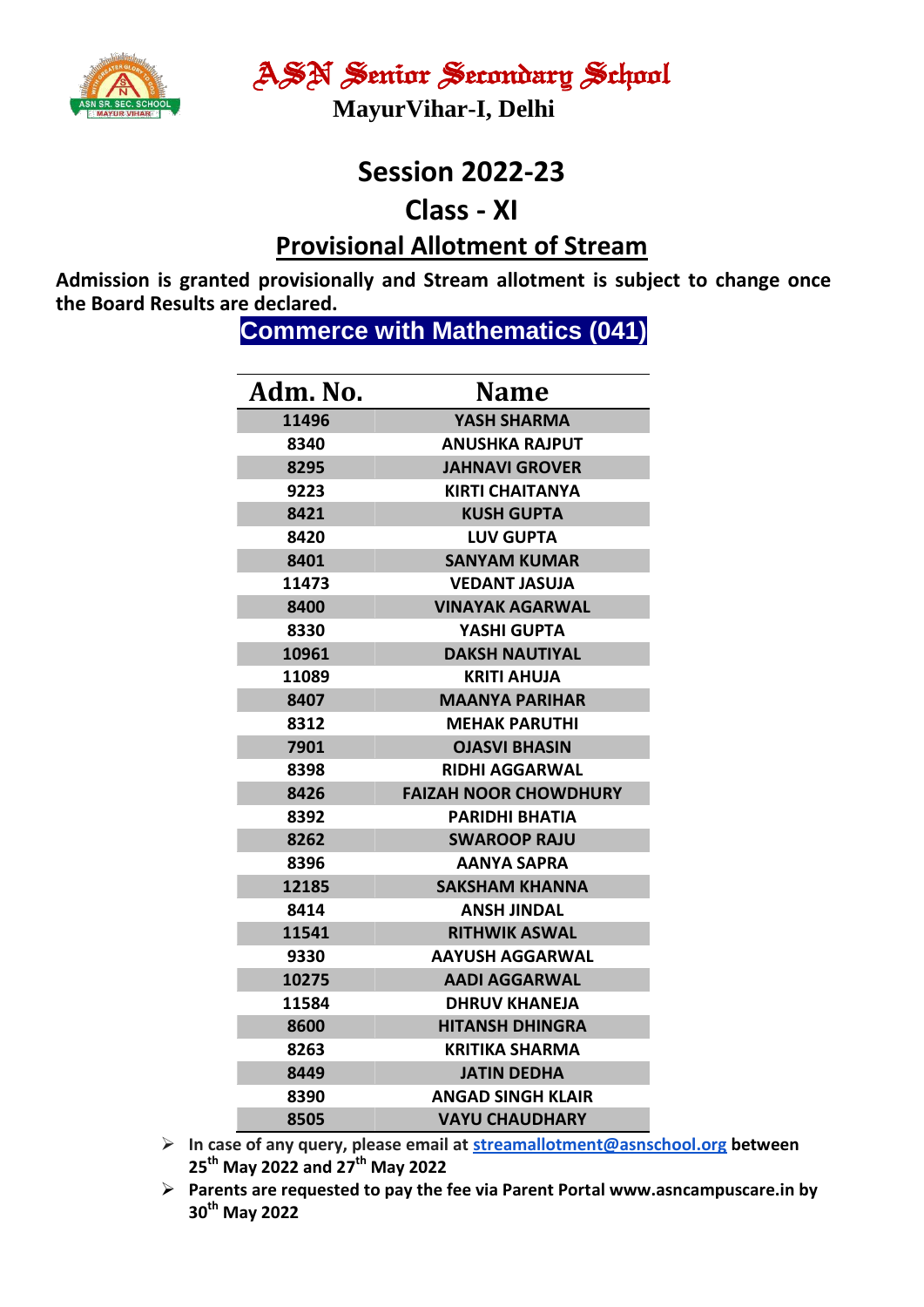

**MayurVihar-I, Delhi**

# **Session 2022-23 Class - XI Provisional Allotment of Stream**

**Admission is granted provisionally and Stream allotment is subject to change once the Board Results are declared.**

**Commerce and Economics with Applied Mathematics (241) / Marketing / IT**

| Adm. No. | <b>Name</b>              | 5 <sup>th</sup> Subject |
|----------|--------------------------|-------------------------|
| 12293    | LAKSHAY AHUJA            | <b>Mkt</b>              |
| 8359     | <b>KRISHIV PURI</b>      | IΤ                      |
| 12182    | <b>SOUMYA KHANNA</b>     | <b>Mkt</b>              |
| 8366     | ASHIKA SHARMA            | ΙT                      |
| 11044    | <b>BHUMIKA SINGH</b>     | <b>Mkt</b>              |
| 8379     | <b>EKLAVYA SACHDEVA</b>  | IΤ                      |
| 8431     | <b>JIVANSHU NARANG</b>   | <b>Mkt</b>              |
| 8397     | <b>KESHAV GUPTA</b>      | APP M                   |
| 8299     | <b>ANUSHKA AGARWAL</b>   | IT                      |
| 8383     | <b>MANNAT DUTTA</b>      | MKT                     |
| 8539     | <b>VARUN</b>             | IT                      |
| 8416     | KHYATI KIMOTHI           | ΙT                      |
| 8445     | <b>PALAK SAREEN</b>      | <b>Mkt</b>              |
| 10406    | <b>UTKRISHT DHASMANA</b> | Mkt                     |
| 8410     | <b>AVNI KWATRA</b>       | <b>Mkt</b>              |
| 10648    | <b>KRATIK MUDGAL</b>     | Mkt                     |

- **In case of any query, please email at [streamallotment@asnschool.org](mailto:streamallotment@asnschool.org) between 25 th May 2022 and 27 th May 2022**
- **Parents are requested to pay the fee via Parent Portal www.asncampuscare.in by 30th May 2022**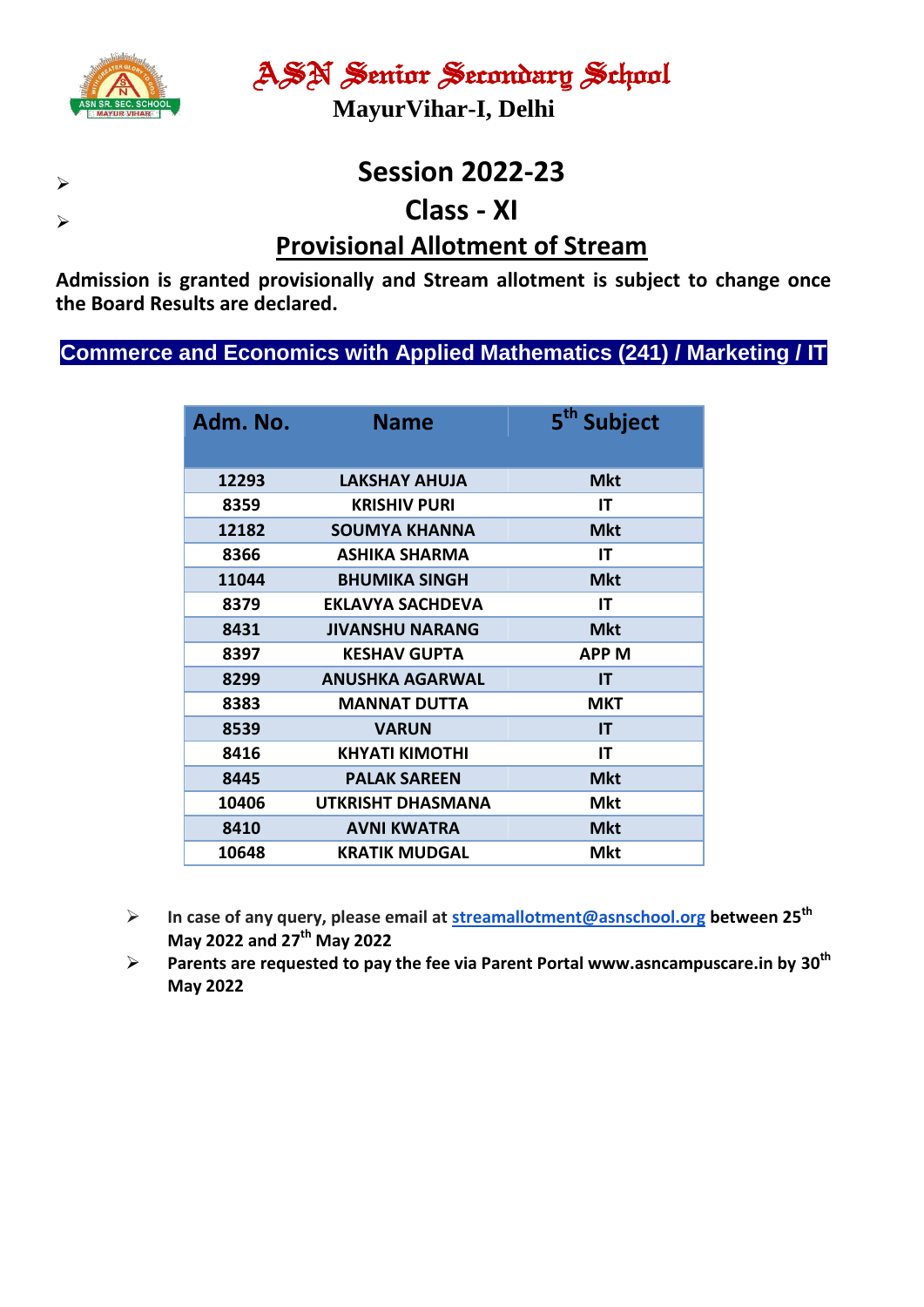

**MayurVihar-I, Delhi**

# **Session 2022-23 Class - XI Provisional Allotment of Stream**

**Admission is granted provisionally and Stream allotment is subject to change once the Board Results are declared.**

#### **Commerce and Entrepreneurship with Marketing / IT / Physical Education / Home Science**

| Adm.  | <b>Name</b>             | 5 <sup>th</sup><br><b>Subject</b> | 8327  | YASH AHUJA              | $\mathsf{I}$           |
|-------|-------------------------|-----------------------------------|-------|-------------------------|------------------------|
| No.   |                         |                                   | 8427  | YASH AHUJA              | IT                     |
|       |                         |                                   | 8332  | <b>BHOOMIKA DABRAL</b>  | H <sub>Sc</sub>        |
| 8428  | <b>ATUL CHACHRA</b>     | <b>MKT</b>                        | 11521 | <b>ARNAV AGGARWAL</b>   | <b>Mkt</b>             |
| 8391  | <b>HARDIK SADHWANI</b>  | IT                                | 8439  | <b>ASTHA BHATIA</b>     | $\mathsf{I}\mathsf{T}$ |
| 10988 | <b>GAURAV BHARDWAJ</b>  | <b>MKT</b>                        | 8409  | <b>HIMAANSH PANDEY</b>  | <b>Mkt</b>             |
| 8442  | <b>PIYUSH GUPTA</b>     | IT                                | 10235 | <b>ISHAAN AGGARWAL</b>  | <b>Mkt</b>             |
| 10999 | <b>DAKSH ARORA</b>      | <b>PE</b>                         |       |                         |                        |
| 8418  | <b>SAUMYA GUPTA</b>     | <b>Mkt</b>                        | 8405  | <b>PRASIDH CHAUHAN</b>  | <b>Mkt</b>             |
| 9342  | <b>SUHANI RANA</b>      | <b>Mkt</b>                        | 12275 | <b>ROHAN SAHNI</b>      | <b>Mkt</b>             |
| 8437  | <b>VISHU</b>            | IT                                | 11327 | <b>WD RIGDHA RAJ</b>    | PE                     |
| 8347  | <b>KAUSTABH AHUJA</b>   | <b>PE</b>                         | 11456 | <b>AARUSH GULERIA</b>   | <b>Mkt</b>             |
|       |                         |                                   | 11411 | <b>KIRTI MAHAJAN</b>    | <b>PE</b>              |
| 8365  | <b>SIMRANJEET KAUR</b>  | <b>MKT</b>                        | 11372 | <b>NAMAN</b>            | <b>PE</b>              |
| 9880  | <b>R AMRITAVARSHINI</b> | <b>Mkt</b>                        |       | <b>BAHUKHANDI</b>       |                        |
| 8419  | <b>KESHAV JAIN</b>      | <b>PE</b>                         | 8335  | <b>RITWIK MONGA</b>     | <b>Mkt</b>             |
| 11598 | <b>HARDIK GUPTA</b>     | <b>PE</b>                         | 8306  | <b>DHAIRYAA BHATT</b>   | <b>MKT</b>             |
| 10975 | <b>MEGHA AGGARWAL</b>   | <b>Mkt</b>                        | 8350  | <b>GARV NAYAL</b>       | <b>MKT</b>             |
| 10993 | <b>NISHANT CHAUHAN</b>  | <b>PE</b>                         | 8393  | <b>GAURI NARANG</b>     | <b>MKT</b>             |
| 8378  | <b>UTKARSH GUPTA</b>    | <b>PE</b>                         |       |                         |                        |
| 8507  | <b>AASHMITA CHHABRA</b> | <b>Mkt</b>                        | 8261  | <b>ISHITA POKHRIYAL</b> | <b>MKT</b>             |
| 8369  | <b>DISHA VERMA</b>      | <b>Mkt</b>                        | 8292  | <b>MRINAL THAPLIYAL</b> | <b>MKT</b>             |
| 8381  | <b>KESHAV KHANEJA</b>   | <b>PE</b>                         | 8425  | <b>SHIVEN</b>           | <b>MKT</b>             |
|       |                         |                                   |       |                         |                        |
| 11004 | <b>PULKIT VERMA</b>     | IT                                |       |                         |                        |

 **In case of any query, please email at [streamallotment@asnschool.org](mailto:streamallotment@asnschool.org) between 25 th May 2022 and 27 th May 2022**

 **Parents are requested to pay the fee via Parent Portal www.asncampuscare.in by 30th May 2022**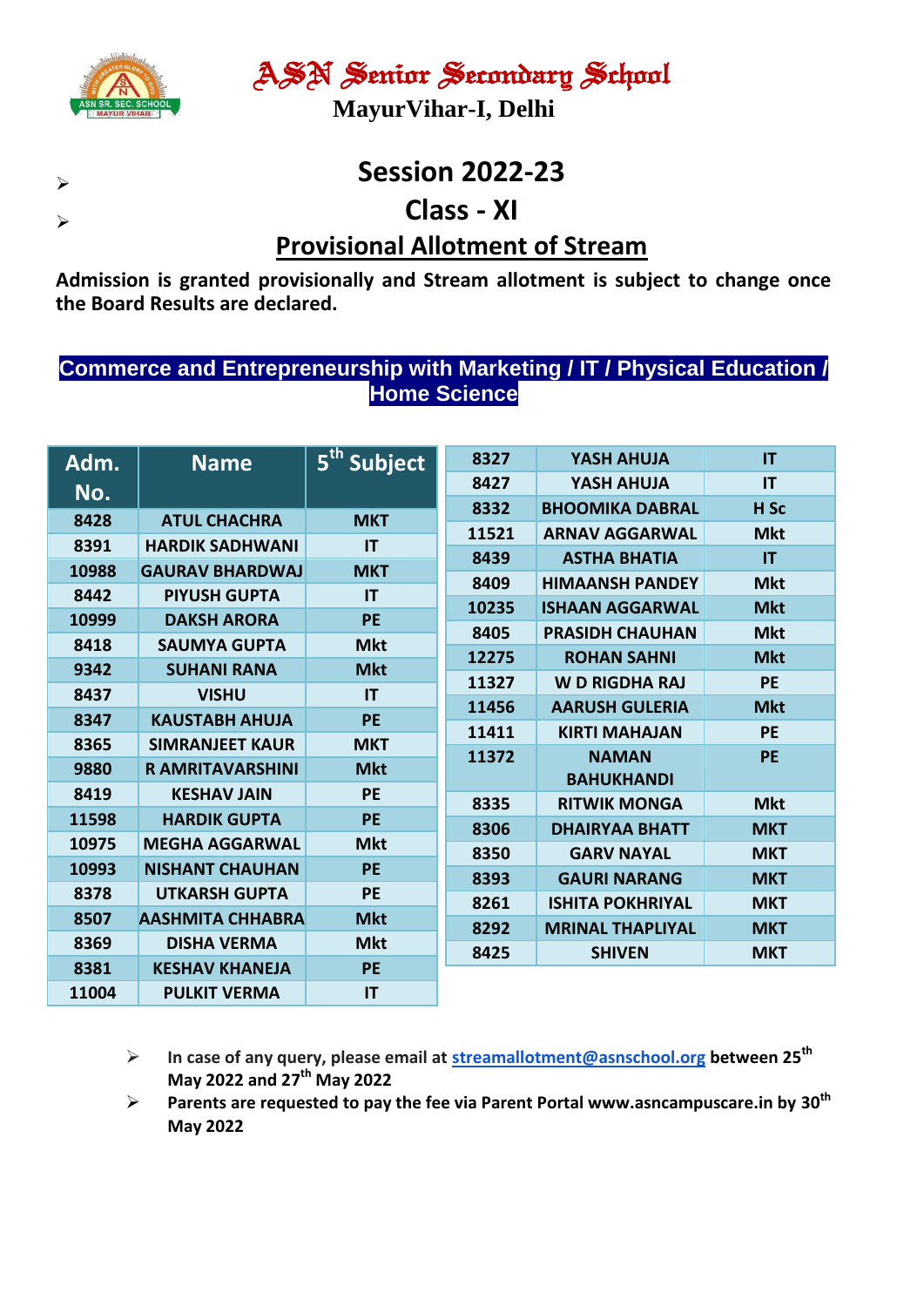

**MayurVihar-I, Delhi**

### **Session 2022-23**

### **Class - XI**

#### **Provisional Allotment of Stream**

**Admission is granted provisionally and Stream allotment is subject to change once the Board Results are declared.**

# **Humanities 1**

#### **Political Science and History with IT / Marketing / Physical Education / Home Science / Psychology**

| Adm.  | <b>Name</b>                             | 5 <sup>th</sup> |
|-------|-----------------------------------------|-----------------|
| No.   |                                         | <b>Subject</b>  |
| 11325 | <b>AADITRI</b>                          | <b>Psy</b>      |
| 8424  | <b>ADITYA SHARMA</b>                    | IT              |
| 10775 | <b>PRAGYA</b>                           | H <sub>Sc</sub> |
| 10692 | <b>AADITYA SIDDHANT</b><br><b>KAIN</b>  | PE              |
| 8411  | <b>ARNAV RAI</b>                        | PE              |
| 8395  | <b>ARPIT GOEL</b>                       | РE              |
| 8354  | <b>DEVYANSH SHUKLA</b>                  | IT              |
| 8333  | <b>SAKSHAM SHARMA</b>                   | ΙT              |
| 10997 | <b>BHUMI AWANA</b>                      | <b>Psy</b>      |
| 10979 | <b>KESHAV JAIN</b>                      | <b>Mkt</b>      |
| 11143 | <b>RAVI SHARVAN</b><br><b>CHOUDHARY</b> | <b>Mkt</b>      |
| 8313  | <b>SAMRIDDHI GUPTA</b>                  | Psy             |
| 8423  | <b>SUHAN JASUJA</b>                     | PE              |
| 8399  | <b>KRISHNA PRASAD</b>                   | IT              |
| 10991 | <b>RUDRA PRATAP</b>                     | IT              |

| <b>SINGH</b>         |            |  |
|----------------------|------------|--|
| <b>SHUBH AGARWAL</b> | IT         |  |
| VANSHIKA BHUTANI     | Mkt        |  |
| <b>ADITI VERMA</b>   | ΙT         |  |
| <b>ANANNYA NEGI</b>  | <b>Psy</b> |  |
| <b>ANSH UPADHYAY</b> | РE         |  |
| <b>BHUWAN</b>        | <b>HSc</b> |  |
| <b>MANVI</b>         | РE         |  |
| <b>NIHARIKA</b>      | PE         |  |
| <b>SAANVI GARG</b>   | Psy        |  |
| SHAURYA AGGARWAL     | <b>PE</b>  |  |
| <b>TUSHAR PATHAK</b> | РE         |  |
| DILISHA SHARMA       | <b>HSc</b> |  |
| SMRITI SHARMA        | РE         |  |
| <b>VAISHNAVI</b>     |            |  |
| <b>DHANANJAYAN</b>   | <b>Psy</b> |  |
| VAISHNAVI GUPTA      | ΙT         |  |
| YASHIKA KATHAYAT     | <b>Psy</b> |  |
|                      |            |  |

- **In case of any query, please email at [streamallotment@asnschool.org](mailto:streamallotment@asnschool.org) between 25 th May 2022 and 27 th May 2022**
- **Parents are requested to pay the fee via Parent Portal www.asncampuscare.in by 30th May 2022**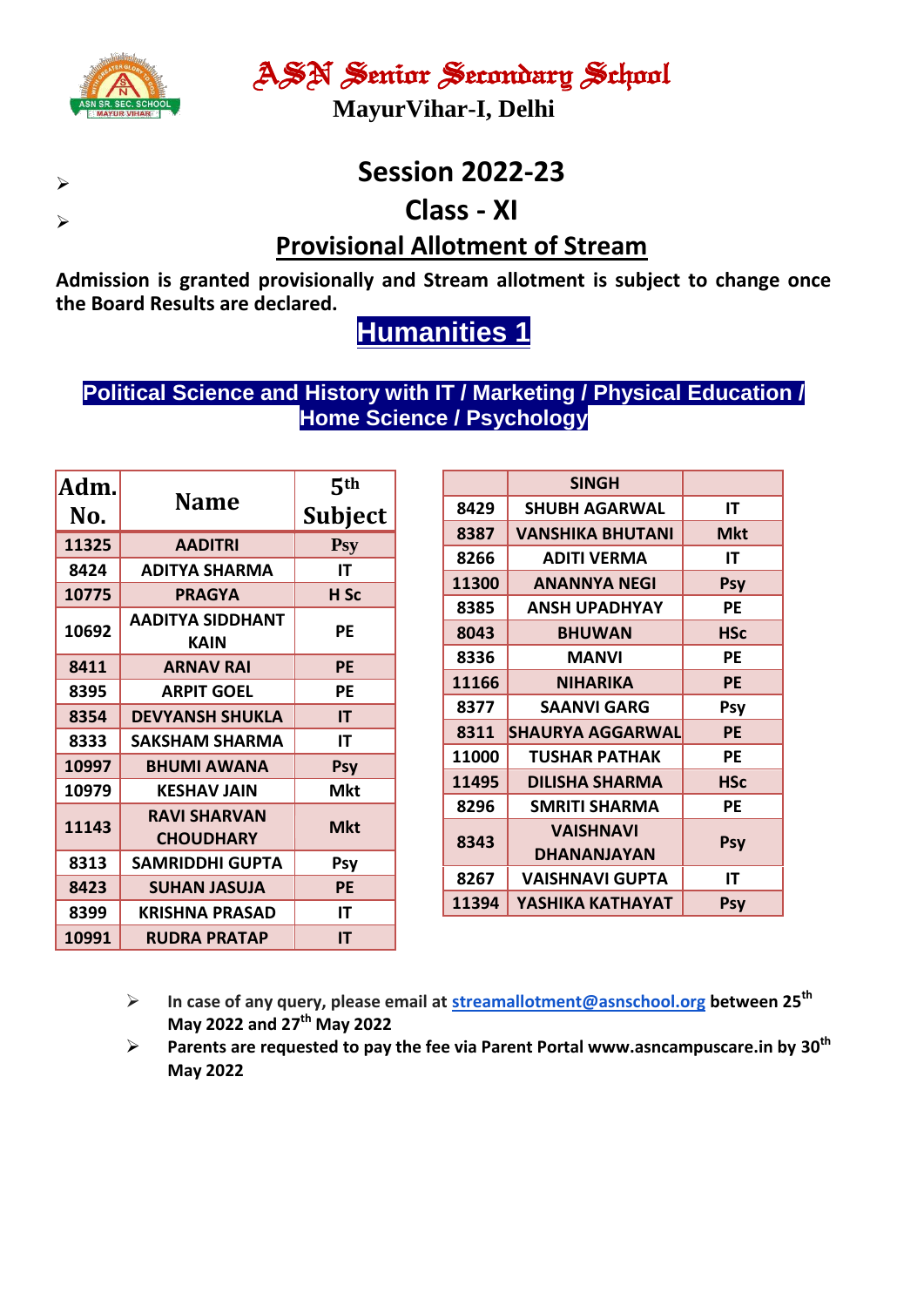

**MayurVihar-I, Delhi**

### **Session 2022-23**

### **Class - XI**

### **Provisional Allotment of Stream**

**Admission is granted provisionally and Stream allotment is subject to change once the Board Results are declared.**

## **Humanities 2**

### **Early Childhood Care and History with Physical Education / Home Science / Psychology**

| Adm.  |                          |                         |  | 8318  | <b>SNEHAL LUTHRA</b>   | <b>Psy</b> |
|-------|--------------------------|-------------------------|--|-------|------------------------|------------|
| No.   | <b>Name</b>              | 5 <sup>th</sup> Subject |  | 12332 | <b>AYAAN BAISOYA</b>   | <b>PE</b>  |
| 8290  | <b>AASHI SRIVASTAVA</b>  | PE                      |  | 7993  | <b>NAKSHITA SAXENA</b> | <b>HSc</b> |
| 8436  | <b>DEEPA</b>             | H <sub>Sc</sub>         |  | 10400 | <b>HRIDAY SURI</b>     | PE         |
| 8282  | <b>DEVANSH NAIR</b>      | PE                      |  | 8450  | <b>KHUSHI CHAUHAN</b>  | <b>HSc</b> |
| 10784 | <b>DEVANSH SEHGAL</b>    | <b>PE</b>               |  | 11560 | <b>NIDHI BISHT</b>     | <b>PE</b>  |
| 8441  | <b>KOMAL NAYYAR</b>      | H <sub>Sc</sub>         |  | 11057 | <b>SARTHAK GUPTA</b>   | <b>PE</b>  |
| 8027  | <b>MADHUR PARASHAR</b>   | PE                      |  | 12331 | YASH BAISOYA           | PE         |
| 12291 | <b>SHREYANSH</b>         |                         |  | 8433  | <b>YASHNEK SINGH</b>   | <b>PE</b>  |
|       | <b>SRIVASTAVA</b>        | PE                      |  | 11512 | <b>ABHIMANYU</b>       | PE         |
| 11002 | <b>ARV KUMAR</b>         | PE                      |  |       | <b>CHAUHAN</b>         |            |
|       | <b>MATHURIA</b>          |                         |  | 8438  | <b>ASHISH SHARMA</b>   | <b>PE</b>  |
| 8985  | <b>KABIR SHARMA</b>      | IT                      |  | 8440  | <b>DIYA</b>            | <b>PE</b>  |
| 11550 | <b>MANSHA MALHOTRA</b>   | <b>HSc</b>              |  | 9994  | <b>GURLEEN SAINI</b>   | Psy        |
| 8357  | <b>AERON SHAJI</b>       | PE                      |  | 10947 | <b>KESHAV SHARMA</b>   | <b>PE</b>  |
| 8403  | <b>HARJYOT SINGH</b>     | PE                      |  | 10721 | <b>MANVI SINGH</b>     | <b>PE</b>  |
| 11336 | <b>JAYESH KAUL</b>       | PE                      |  | 8458  | <b>MAYANK</b>          | <b>PE</b>  |
| 10967 | <b>K R VARSHINI</b>      | <b>PE</b>               |  | 8605  | <b>PRANAV SHARMA</b>   | <b>PE</b>  |
| 8260  | <b>MAADHAV CHACHRA</b>   | <b>PE</b>               |  | 11366 | <b>SIDHARTH SHARMA</b> | <b>PE</b>  |
| 10998 | <b>MANAN SINGH</b>       | PE                      |  | 8538  | <b>VAIBHAV PANT</b>    | <b>HSc</b> |
|       | <b>AWANA</b>             |                         |  | 11352 | <b>ANIK SEN</b>        | <b>Psy</b> |
| 11048 | <b>MOHAMMAD ATIF</b>     | PE                      |  | 11331 | <b>ARYAN ARORA</b>     | <b>PE</b>  |
| 8531  | <b>NISHANT CHOUDHARY</b> | PE                      |  | 8528  | <b>NIHARIKA RAHEJA</b> | <b>HSc</b> |
| 8448  | <b>NITIKA</b>            | PE                      |  | 11994 | <b>PALAK SINGH</b>     | <b>Psy</b> |
| 8280  | <b>PEHU JAIN</b>         | <b>Psy</b>              |  | 10404 | <b>RAGHAV JINDAL</b>   | <b>PE</b>  |
| 10002 | <b>RITESH PALIWAL</b>    | PE                      |  | 8666  | <b>SHIFALI TAKKAR</b>  | <b>HSc</b> |
| 8382  | <b>SAIYAM JAIN</b>       | PE                      |  |       |                        |            |

 **In case of any query, please email at [streamallotment@asnschool.org](mailto:streamallotment@asnschool.org) between 25 th May 2022 and 27 th May 2022**

 **Parents are requested to pay the fee via Parent Portal www.asncampuscare.in by 30th May 2022**